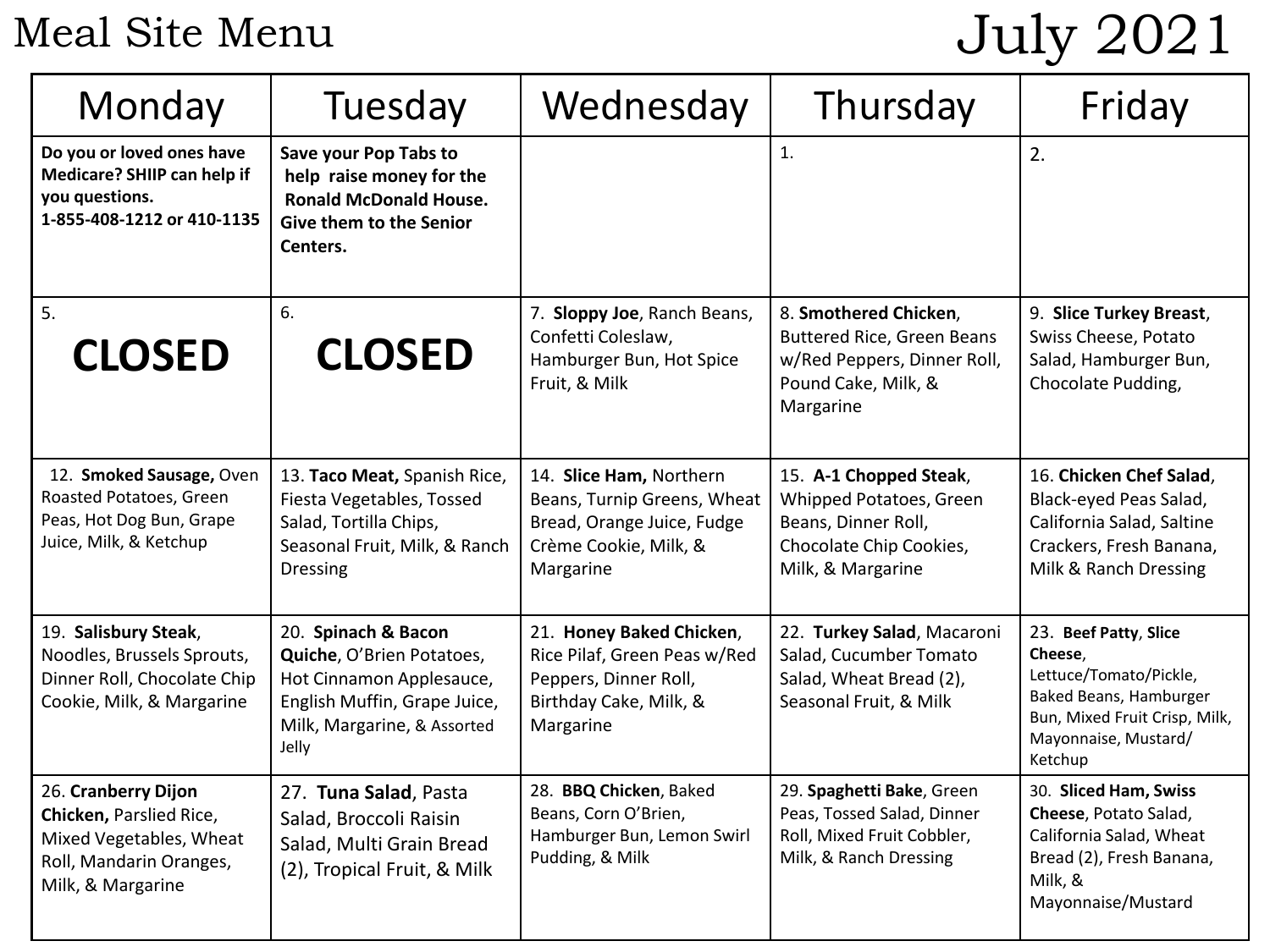### East Rockingham Meal Site LAST KOCKING MAN INCOUNTIES DUTE<br>135 Safie 6<sup>th</sup> Street, Rockingham, NC 28379 July 2021 910-997-8225

| Monday                                                                                                                    | Tuesday                                                                                                                                              | Wednesday                                                                                                                  | Thursday                                                                                                                      | Friday                                                                                                                                                |
|---------------------------------------------------------------------------------------------------------------------------|------------------------------------------------------------------------------------------------------------------------------------------------------|----------------------------------------------------------------------------------------------------------------------------|-------------------------------------------------------------------------------------------------------------------------------|-------------------------------------------------------------------------------------------------------------------------------------------------------|
| Do you or loved ones have<br>Medicare? SHIIP can help if<br>you questions.<br>1-855-408-1212 or 410-1135                  | Save your Pop Tabs to<br>help raise money for the<br><b>Ronald McDonald House.</b><br><b>Give them to the Senior</b><br>Centers.                     |                                                                                                                            | 1.                                                                                                                            | 2.                                                                                                                                                    |
| 5.<br><b>CLOSED</b>                                                                                                       | 6.<br><b>CLOSED</b>                                                                                                                                  | 7. Sloppy Joe, Ranch Beans,<br>Confetti Coleslaw,<br>Hamburger Bun, Hot Spice<br>Fruit, & Milk                             | 8. Smothered Chicken,<br><b>Buttered Rice, Green Beans</b><br>w/Red Peppers, Dinner Roll,<br>Pound Cake, Milk, &<br>Margarine | 9. Slice Turkey Breast,<br>Swiss Cheese, Potato Salad,<br>Hamburger Bun, Chocolate<br>Pudding,                                                        |
| 12. Smoked Sausage, Oven<br>Roasted Potatoes, Green Peas,<br>Hot Dog Bun, Grape Juice,<br>Milk, & Ketchup                 | 13. Taco Meat, Spanish Rice,<br>Fiesta Vegetables, Tossed<br>Salad, Tortilla Chips,<br>Seasonal Fruit, Milk, & Ranch<br><b>Dressing</b>              | 14. Slice Ham, Northern<br>Beans, Turnip Greens, Wheat<br>Bread, Orange Juice, Fudge<br>Crème Cookie, Milk, &<br>Margarine | 15. A-1 Chopped Steak,<br>Whipped Potatoes, Green<br>Beans, Dinner Roll,<br>Chocolate Chip Cookies,<br>Milk, & Margarine      | 16. Chicken Chef Salad,<br>Black-eyed Peas Salad,<br>California Salad, Saltine<br>Crackers, Fresh Banana,<br>Milk & Ranch Dressing                    |
| 19. Salisbury Steak,<br>Noodles, Brussels Sprouts,<br>Dinner Roll, Chocolate Chip<br>Cookie, Milk, & Margarine            | 20. Spinach & Bacon<br>Quiche, O'Brien Potatoes,<br>Hot Cinnamon Applesauce,<br>English Muffin, Grape Juice,<br>Milk, Margarine, & Assorted<br>Jelly | 21. Honey Baked Chicken,<br>Rice Pilaf, Green Peas w/Red<br>Peppers, Dinner Roll,<br>Birthday Cake, Milk, &<br>Margarine   | 22. Turkey Salad, Macaroni<br>Salad, Cucumber Tomato<br>Salad, Wheat Bread (2),<br>Seasonal Fruit, & Milk                     | 23. Beef Patty, Slice Cheese,<br>Lettuce/Tomato/Pickle, Baked<br>Beans, Hamburger Bun, Mixed<br>Fruit Crisp, Milk, Mayonnaise,<br>Mustard/<br>Ketchup |
| 26. Cranberry Dijon Chicken,<br>Parslied Rice, Mixed<br>Vegetables, Wheat Roll,<br>Mandarin Oranges, Milk, &<br>Margarine | 27. Tuna Salad, Pasta<br>Salad, Broccoli Raisin<br>Salad, Multi Grain Bread<br>(2), Tropical Fruit, & Milk                                           | 28. BBQ Chicken, Baked<br>Beans, Corn O'Brien,<br>Hamburger Bun, Lemon Swirl<br>Pudding, & Milk                            | 29. Spaghetti Bake, Green<br>Peas, Tossed Salad, Dinner<br>Roll, Mixed Fruit Cobbler,<br>Milk, & Ranch Dressing               | 30. Sliced Ham, Swiss<br>Cheese, Potato Salad,<br>California Salad, Wheat<br>Bread (2), Fresh Banana,<br>Milk, &<br>Mayonnaise/Mustard                |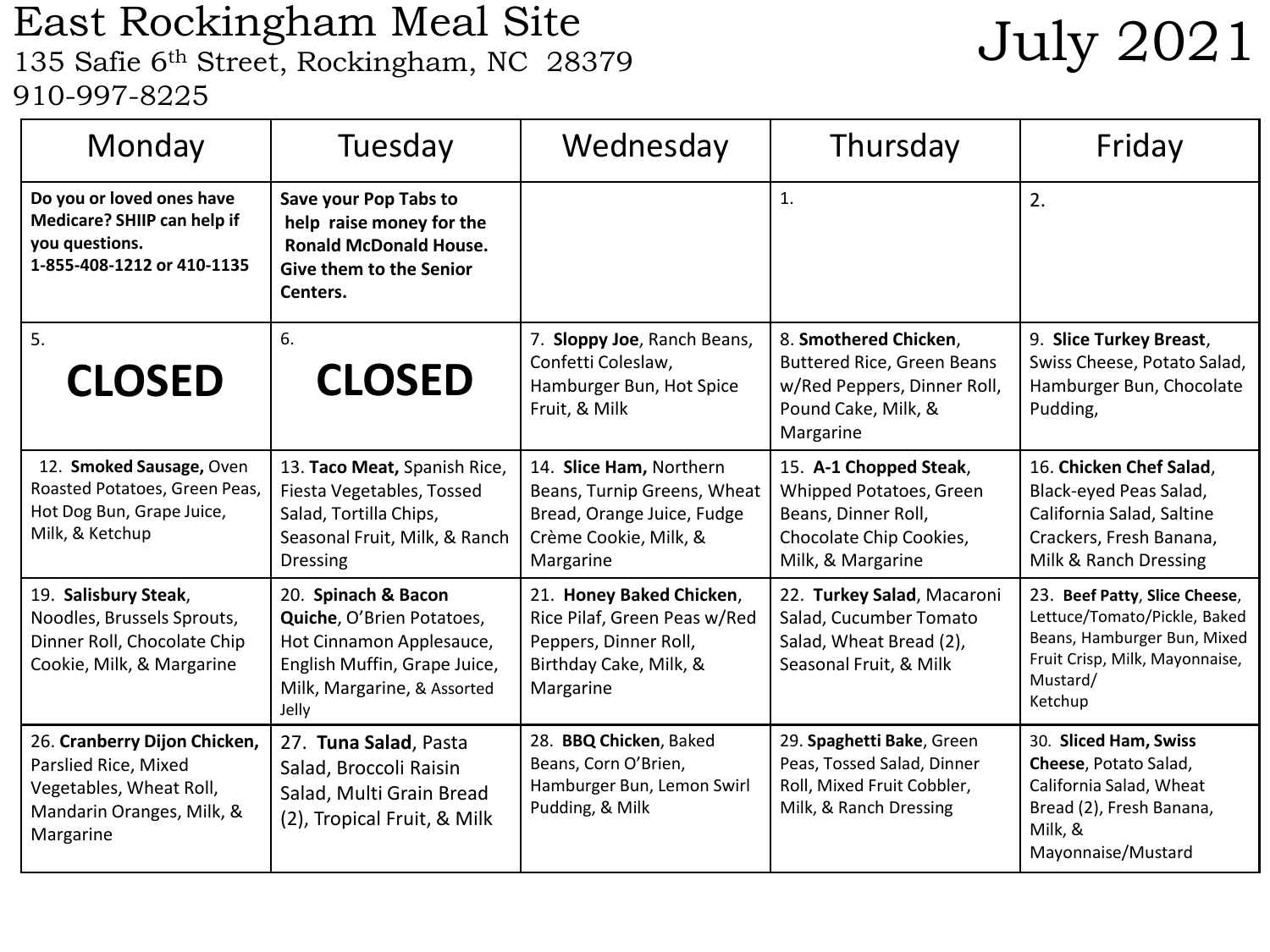## Ellerbe Meal Site<br>306 Millstone Road, Ellerbe, NC 28338  $\rm \, July~2021$ 910-652-6006

| Monday                                                                                                                    | Tuesday                                                                                                                                                     | Wednesday                                                                                                                  | Thursday                                                                                                                      | Friday                                                                                                                                             |
|---------------------------------------------------------------------------------------------------------------------------|-------------------------------------------------------------------------------------------------------------------------------------------------------------|----------------------------------------------------------------------------------------------------------------------------|-------------------------------------------------------------------------------------------------------------------------------|----------------------------------------------------------------------------------------------------------------------------------------------------|
| Do you or loved ones have<br>Medicare? SHIIP can help<br>if you questions.<br>1-855-408-1212 or 410-<br>1135              | Save your Pop Tabs to<br>help raise money for the<br><b>Ronald McDonald House.</b><br><b>Give them to the Senior</b><br>Centers.                            |                                                                                                                            | 1.                                                                                                                            | 2.                                                                                                                                                 |
| 5.<br><b>CLOSED</b>                                                                                                       | 6.<br><b>CLOSED</b>                                                                                                                                         | 7. Sloppy Joe, Ranch<br>Beans, Confetti Coleslaw,<br>Hamburger Bun, Hot Spice<br>Fruit, & Milk                             | 8. Smothered Chicken,<br><b>Buttered Rice, Green</b><br>Beans w/Red Peppers,<br>Dinner Roll, Pound Cake,<br>Milk, & Margarine | 9. Slice Turkey Breast, Swiss<br>Cheese, Potato Salad,<br>Hamburger Bun, Chocolate<br>Pudding,                                                     |
| 12. Smoked Sausage,<br>Oven Roasted Potatoes,<br>Green Peas, Hot Dog Bun,<br>Grape Juice, Milk, &<br>Ketchup              | 13. Taco Meat, Spanish<br>Rice, Fiesta Vegetables,<br><b>Tossed Salad, Tortilla</b><br>Chips, Seasonal Fruit,<br>Milk, & Ranch Dressing                     | 14. Slice Ham, Northern<br>Beans, Turnip Greens,<br>Wheat Bread, Orange<br>Juice, Fudge Crème<br>Cookie, Milk, & Margarine | 15. A-1 Chopped Steak,<br>Whipped Potatoes, Green<br>Beans, Dinner Roll,<br>Chocolate Chip Cookies,<br>Milk, & Margarine      | 16. Chicken Chef Salad, Black-<br>eyed Peas Salad, California<br>Salad, Saltine Crackers, Fresh<br>Banana, Milk & Ranch Dressing                   |
| 19. Salisbury Steak,<br>Noodles, Brussels Sprouts,<br>Dinner Roll, Chocolate<br>Chip Cookie, Milk, &<br>Margarine         | 20. Spinach & Bacon<br>Quiche, O'Brien Potatoes,<br><b>Hot Cinnamon</b><br>Applesauce, English<br>Muffin, Grape Juice, Milk,<br>Margarine, & Assorted Jelly | 21. Honey Baked<br>Chicken, Rice Pilaf, Green<br>Peas w/Red Peppers,<br>Dinner Roll, Birthday<br>Cake, Milk, & Margarine   | 22. Turkey Salad,<br>Macaroni Salad,<br>Cucumber Tomato Salad,<br>Wheat Bread (2), Seasonal<br>Fruit, & Milk                  | 23. Beef Patty, Slice Cheese,<br>Lettuce/Tomato/Pickle, Baked<br>Beans, Hamburger Bun, Mixed Fruit<br>Crisp, Milk, Mayonnaise, Mustard/<br>Ketchup |
| 26. Cranberry Dijon<br>Chicken, Parslied Rice,<br>Mixed Vegetables, Wheat<br>Roll, Mandarin Oranges,<br>Milk, & Margarine | 27. Tuna Salad, Pasta<br>Salad, Broccoli Raisin<br>Salad, Multi Grain Bread<br>(2), Tropical Fruit, &<br>Milk                                               | 28. BBQ Chicken, Baked<br>Beans, Corn O'Brien,<br>Hamburger Bun, Lemon<br>Swirl Pudding, & Milk                            | 29. Spaghetti Bake, Green<br>Peas, Tossed Salad, Dinner<br>Roll, Mixed Fruit Cobbler,<br>Milk, & Ranch Dressing               | 30. Sliced Ham, Swiss Cheese,<br>Potato Salad, California Salad,<br>Wheat Bread (2), Fresh Banana,<br>Milk, & Mayonnaise/Mustard                   |